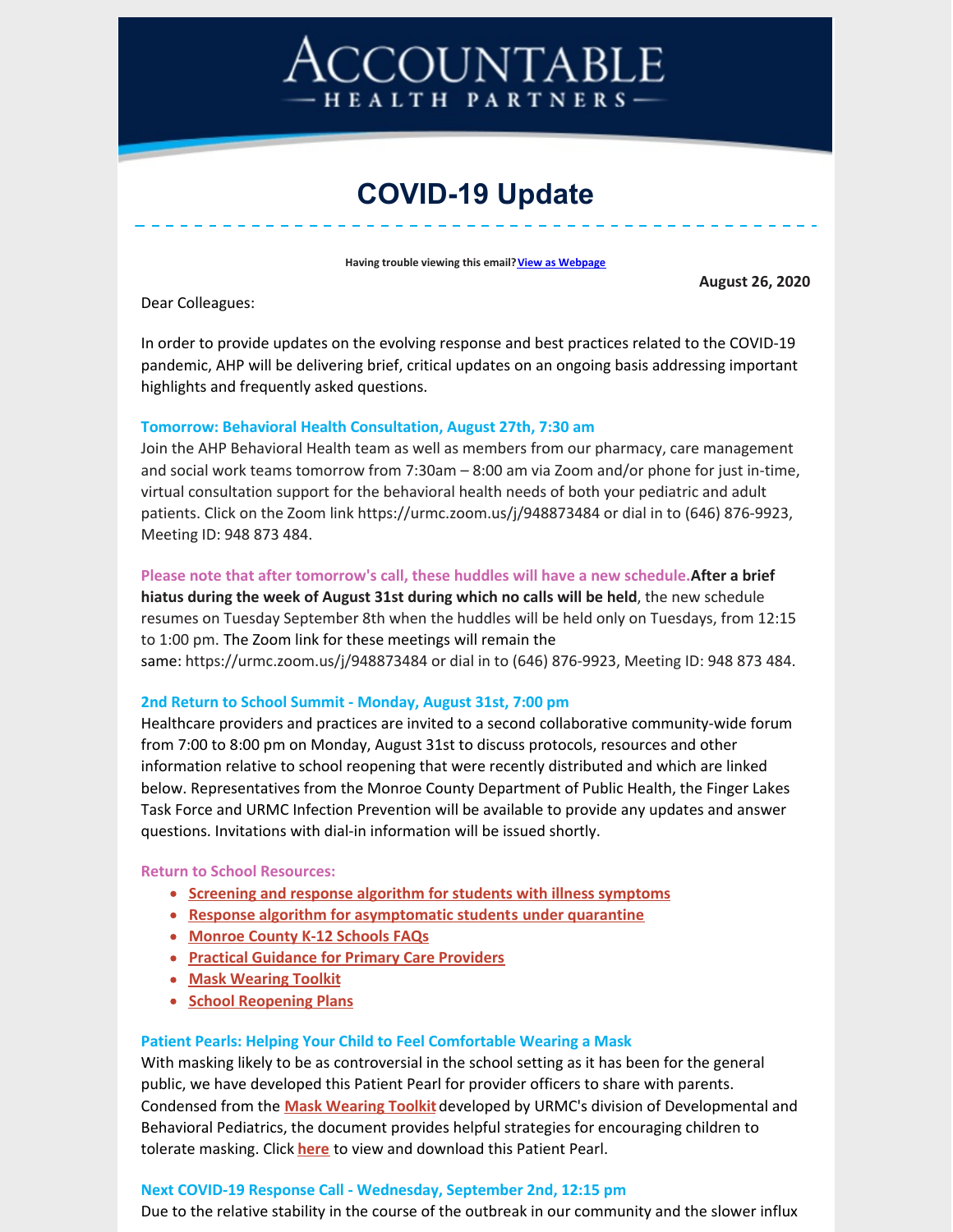of information related to it, AHP's COVID-19 response calls will now be held at 12:15 pm every Wednesday. **Our next COVID-19 Response teleconference will be held at 12:15 pm, Wednesday, September 2nd.** Click on the Zoom link**<https://urmc.zoom.us/j/98969184459>** or dial in to (669) 900 6833, Meeting ID: 989 6918 4459

#### **DOH Seeking Physicians Who Will Administer COVID-19 Vaccine**

The New York State Department of Health (NYSDOH) today launched a quick survey to identify New York State (outside of NYC) healthcare providers interested in/able to to administer COVID-19 vaccine when it becomes available and to vaccinate eligible adults in the upcoming influenza season. The survey is available online by [clicking](https://mcms.org/EmailTracker/LinkTracker.ashx?linkAndRecipientCode=d3D1a%2bDDWAjxTvOHimczJdCQNkTJfgj7P%2bcj%2btmFTAYEoYflNlixzmyQYqJknxSxwf1Qb86XGL2TvcQQfkEMJkYmtUBzCvnOAq7a2F4keb0%3d) **[here.](https://mcms.org/EmailTracker/LinkTracker.ashx?linkAndRecipientCode=d3D1a%2bDDWAjxTvOHimczJdCQNkTJfgj7P%2bcj%2btmFTAYEoYflNlixzmyQYqJknxSxwf1Qb86XGL2TvcQQfkEMJkYmtUBzCvnOAq7a2F4keb0%3d)**

#### **COVID Testing**

#### *Clinical Guidance - Serologic Testing*

Primary care providers may consider ordering IgG antibody testing for:

- Individuals who have fully recovered from COVID-19 who are interested in donating convalescent plasma
- Pediatric patients with suspected or confirmed Multi-System Inflammatory Syndrome in Children (MIS-C)

• Patients who had illness suggestive of COVID but who were unable to receive PCR testing Referring patients to UR Labs collection site for phlebotomy may be difficult due to volume of patients able to be accommodated, so community providers are advised to draw in the office and send the tube (SST or standard red top tube) to the lab. For more information about the methodology and performance of UR Labs' testing assay, click **[here](https://ahpnetwork.com/ur-labs-antibody-testing-methodology-and-performance/)**.

#### *Reimbursement Guidance - Serologic Testing*

The only patient cohort for whom health insurance will reliably cover serologic testing are those patients who had symptoms consistent with COVID infection but who were unable to receive PCR testing, and thus antibody testing is being used to confirm prior COVID exposure. Provider claims for medically appropriate COVID-19 testing MUST be submitted with one of the following codes: CPT® codes U0001, U0002, U0003, U0004, 0202U, 86328, 87635, and/or 86769. These codes may be billed with diagnoses of B97.29, U07.1, Z03.818, and/or Z20.828 when appropriate.

### *Clinical Guidance: PCR Testing*

In addition to testing for symptomatic healthcare and other essential workers and long term care residents, primary care providers may consider testing for the following patients:

- Mild to moderately symptomatic patients
- Patients whose living arrangements are not amenable to isolation (e.g., multi-generational household, limitations of physical space, etc.)
- Patients whose employers require evidence of testing either to return to work or to access benefits related to COVID status
- Patients who will be undergoing an aerosolizing procedure (e.g., exercise stress test, endoscopy procedure, transesophageal echocardiography [TEE])
- Pediatric patients with symptoms suggestive of Multi-System Inflammatory Syndrome in Children (MIS-C)
- Children with complex health needs whose specialized childcare providers (e.g., Daystar) require testing prior to returning

**There is increasing variability in how rapidly results of PCR tests are being returned based upon where the study is resulted. UR Labs are currently resulting all studies internally with results expected within 48 hours and often much quicker. We will continue to update on testing availability and processing time as information changes.**

We continue to partner with Dr. Mendoza and County Health Department officials on preparedness and response protocols and will convey information as it becomes available.

Thank you for your continued collaboration in this important public health endeavor.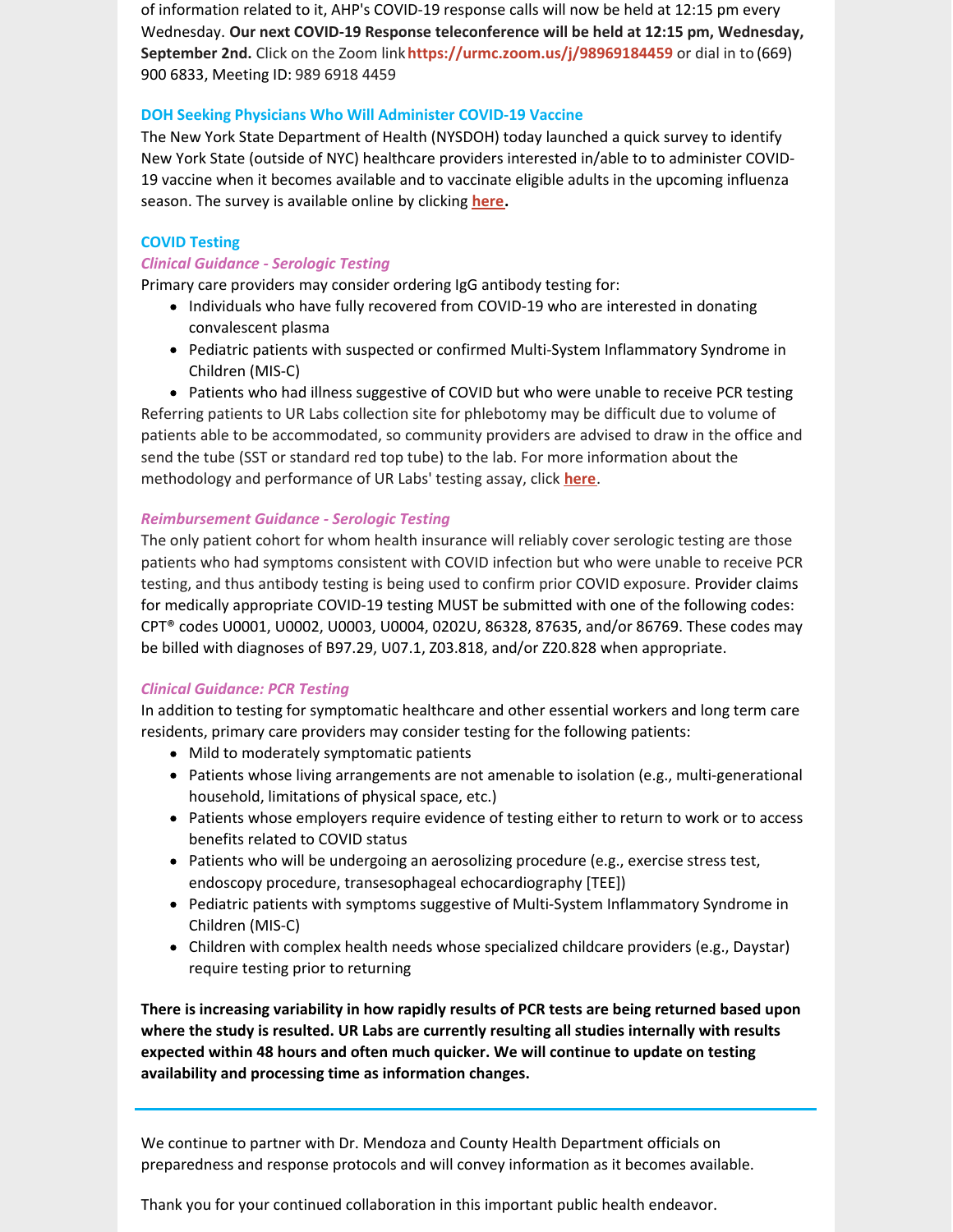All the best,



**J. Chad [Teeters,](mailto:john_teeters@urmc.rochester.edu) MD** Executive Medical Director



**LJ [Shipley,](mailto:Laura_shipley@urmc.rochester.edu) MD** Pediatric Medical Director



**Renée [Sutton](mailto:renee_sutton@urmc.rochester.edu)** Senior Director, Provider Relations

### **Practice Resources on ahpnetwork.com**

**Daily [Updates](https://ahpnetwork.com/category/news/covid-19/daily-updates/) Archive**

**Clinical [Resources](https://ahpnetwork.com/category/news/covid-19/clinical-resources/) Archive**

**[Behavioral](https://ahpnetwork.com/category/news/covid-19/behavioral-health/) Health Archive**

**Patient [Resources](https://ahpnetwork.com/category/news/covid-19/patient-resources/) Archive Business [Resources](https://ahpnetwork.com/category/news/covid-19/business-resources/) Archive**

**Payer [Information](https://ahpnetwork.com/category/news/covid-19/payer-information/) Archive**

**[Telemedicine](https://ahpnetwork.com/category/news/covid-19/telemedicine-resources/) Resources Archive**

**Pediatric [Resources](https://ahpnetwork.com/category/news/covid-19/covid-pediatrics/) Archive**

**COVID [Pharmacy](https://ahpnetwork.com/category/news/covid-19/pharmacy/) Archive**

# **COVID-19 Resource Links**

#### **Golisano Children's Hospital [Coronavirus](https://www.urmc.rochester.edu/childrens-hospital/coronavirus-information-for-families.aspx) Information for Families**

Project Teach: Seven Ways to Support Kids and Teens Through the Coronavirus Pandemic,**in [English](https://www.mghclaycenter.org/hot-topics/7-ways-to-support-kids-and-teens-through-the-coronavirus-pandemic/)** and **[Spanish](https://www.mghclaycenter.org/hot-topics/7-maneras-de-apoyar-a-ninos-y-adolescentes-durante-la-pandemia-del-coronavirus/)**

**American Academy of [Pediatrics](https://services.aap.org/en/pages/2019-novel-coronavirus-covid-19-infections/) COVID-19 Site**

**Monroe County Health [Department](https://www2.monroecounty.gov/health-coronavirus)**

**CDC [Coronavirus](https://www.cdc.gov/coronavirus/2019-nCoV/index.html) Site**

**New York [Department](https://www.health.ny.gov/diseases/communicable/coronavirus/) of Health Coronavirus site**

# **COVID-19 Online Databases**

- **Greater [Rochester](https://chet-rochester.shinyapps.io/covid-19-dashboard/) Area COVID-19 Tracker**
- **Monroe County COVID-19 [Dashboard](http://dashboard.monroecounty.gov/)**
- **NYSDOH [COVID-19](https://www.ny.gov/covid-19tracker) Tracker**
- **NYS Nursing Home [Fatalities](https://www.health.ny.gov/statistics/diseases/covid-19/fatalities_nursing_home_acf.pdf)**
- **CDC [Coronavirus](https://www.cdc.gov/coronavirus-interactive/index.html) Interactive**
- **Johns Hopkins COVID-19 [Dashboard](https://coronavirus.jhu.edu/map.html)**